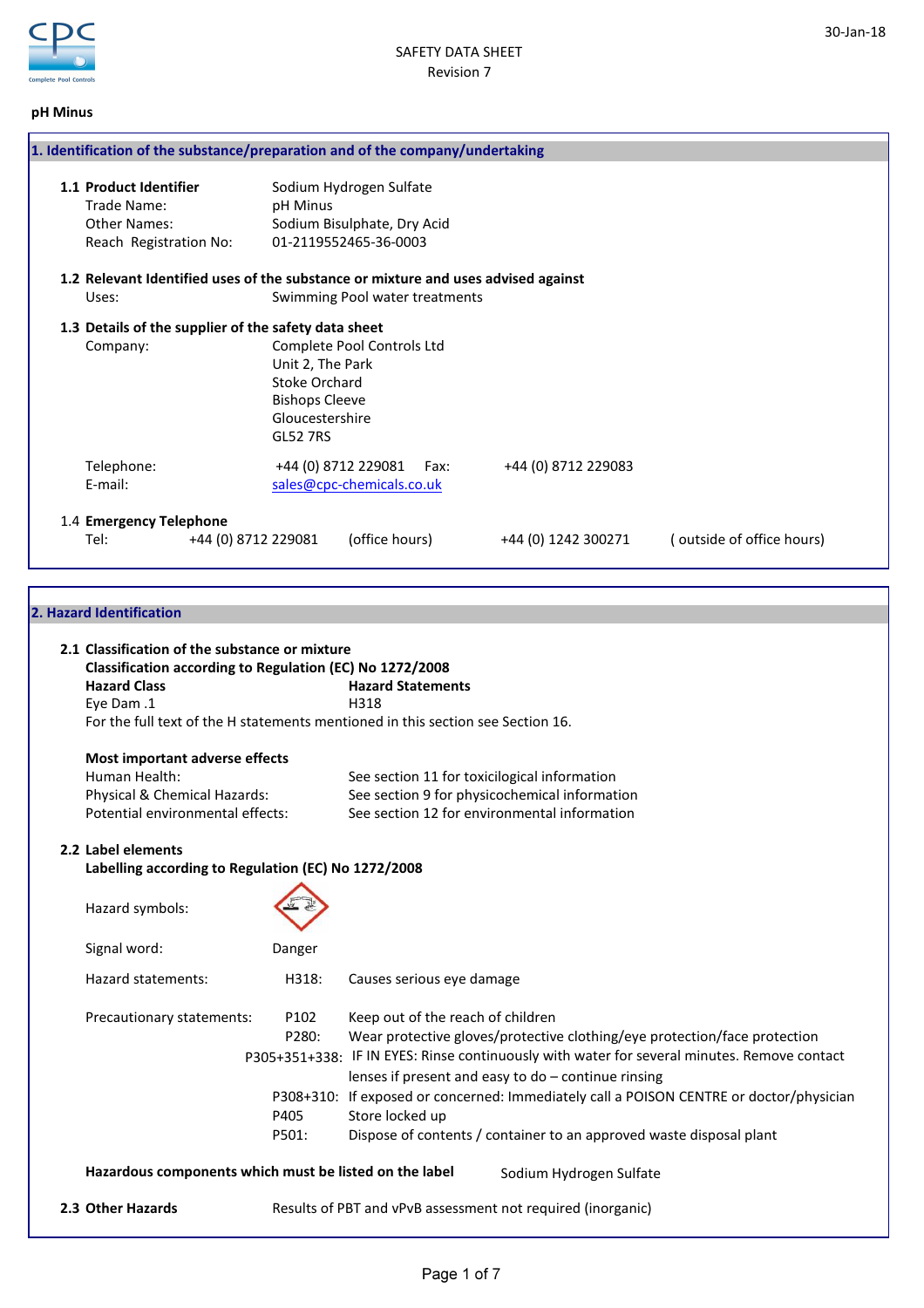# 3. Composition/information on ingredients

# 3.1 Substance

Chemical Name CAS-No. EC-No. Index-No. % CLP Classification Sodium Hydrogen Sulfate 7681-38-1 231-665-7 116-046-00-X 93 - 100% H318 Full text of H- and EUH-phrases: see section 16.

# **3.2 Mixtures** Not applicable

# 4. First Aid measures

| <b>General Advice:</b>   | Take off all contaminated clothing immediately.                                                                                             |
|--------------------------|---------------------------------------------------------------------------------------------------------------------------------------------|
| If Inhaled:              | Move to Fresh air. Call a physician immediately                                                                                             |
| In case of skin contact: | Wash off immediately with plenty of soap & water. If irritation persists seek medical advice                                                |
| In case of eye contact:  | Rinse immediately with plenty of water, also under eyelids for at least 15 minutes. Remove<br>contact lenses. Call a physician immediately. |
| If swallowed:            | Do NOT induce vomiting. Drink plenty of water. Consult a physician.                                                                         |
| Additional Information:  | IF exposed or concerned: Get medical advice/attention<br>If medical advice is needed, have product container or label at hand               |
|                          | 4.2 Most important symptoms and effects, both acute and delayed                                                                             |
| Inhalation:              | May cause irritation of respiratory tract. Inhalation may provoke the following symptoms:<br>Shortness of breath, cough, dry/sore throat.   |
| Skin contact             | May be irritating. Skin contact may provoke the following symptoms: Redness, pain, blisters.                                                |
| Eye contact              | Causes serious eye damage. Eye contact may provoke the following symptoms: Redness, pain.                                                   |
| Ingestion                | Ingestion may cause irritation to mucous membranes. Ingestion may provoke the following<br>symptoms: Abdominal pain, burning sensation.     |

Treatment No further information available

# 5. Fire fighting measures

| 5.1 Extinguishing media:<br>Suitable media:<br>Unsuitable media:         | Use dry chemical, CO2, water spray or alcohol resistant foam.<br>High volume water jet                                                                                                                                                                                                                                                                                    |
|--------------------------------------------------------------------------|---------------------------------------------------------------------------------------------------------------------------------------------------------------------------------------------------------------------------------------------------------------------------------------------------------------------------------------------------------------------------|
| 5.2 Special hazards arising from the substance or mixture<br>Fire Hazard | Non-flammable substance                                                                                                                                                                                                                                                                                                                                                   |
| Specific Hazards e:                                                      | Burning produces noxious and toxic fumes. Sox, NaOx<br>Fire residues and contaminated fire extinguishing water must be disposed of in accordance with<br>local regulations.<br>The pressure in sealed containers can increase under the influence of heat.<br>Vapours may form explosive mixture with air<br>Vapours are heavier than air and may spread along the floor. |
| 5.3 Advice for fire-fighters<br>Advice for fire-fighters                 | In the event of fire, wear self-contained breathing apparatus. In the event of fire, cool tanks with<br>water spray                                                                                                                                                                                                                                                       |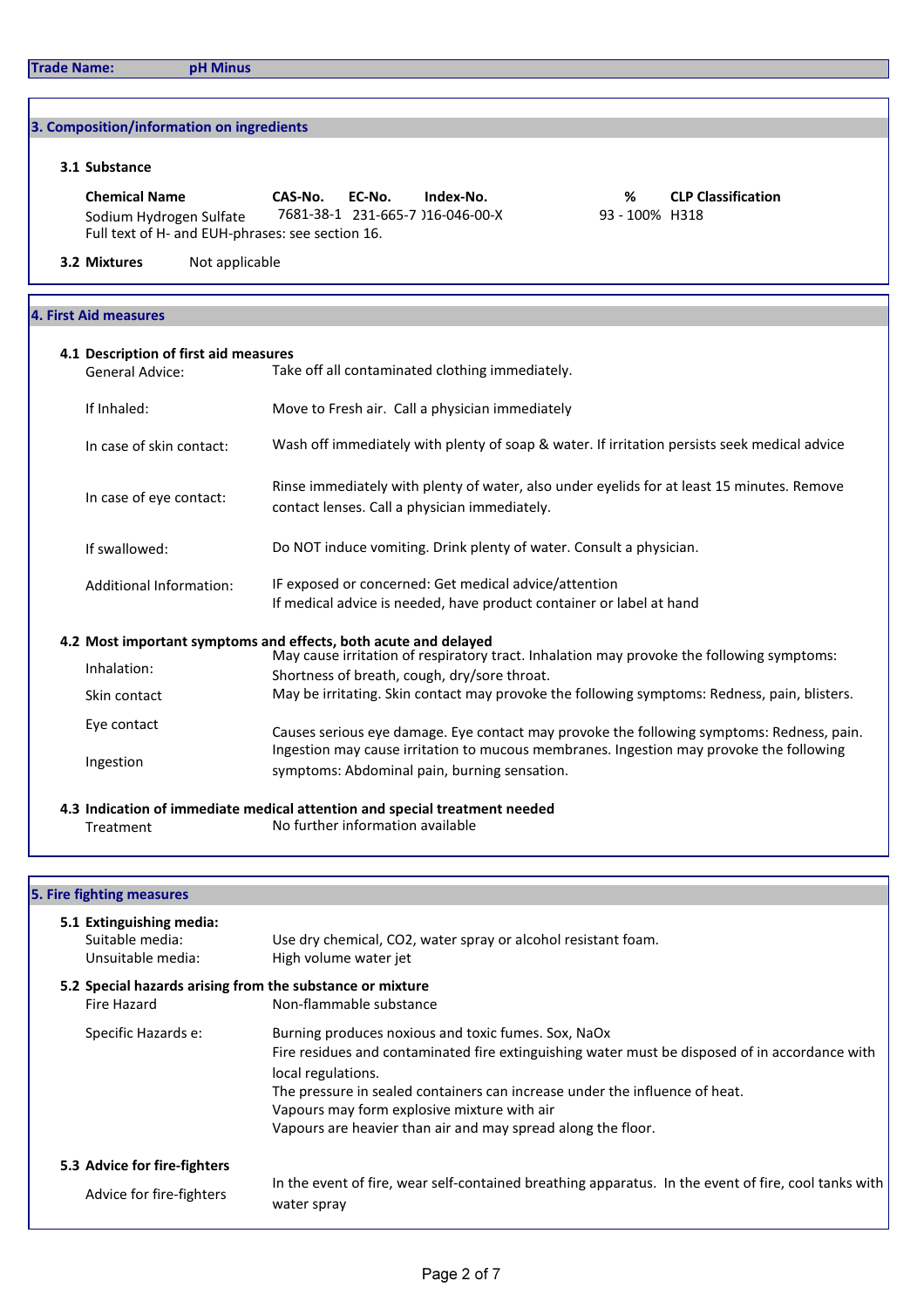| 6. Accidental release Measures                            |                                                                                                |
|-----------------------------------------------------------|------------------------------------------------------------------------------------------------|
|                                                           | 6.1 Personal precautions, protective equipment and emergency procedures                        |
| Personal precautions:                                     | Wear protective clothing as per Section 8                                                      |
|                                                           | Evacuate the area and keep personnel upwind                                                    |
|                                                           | Avoid breathing gas / mist / fumes. Avoid contact with skin and eyes                           |
|                                                           | Eye wash bottles should be available                                                           |
| 6.2 Environmental precautions                             |                                                                                                |
|                                                           | Environmental precautions Do not allow to enter public sewers and watercourses                 |
| 6.3 Methods and materials for containment and cleaning up |                                                                                                |
| Cleaning up                                               | Prevent further leakage or spillage if safe to do so.<br>Sweep up                              |
|                                                           | Place in sealed and labelled appropriates containers. Remove contaminated material to safe     |
|                                                           | location for subsequent disposal. Local authorities should be advised if significant spillages |
|                                                           | cannot be contained                                                                            |
| 6.4 Reference to other sections                           |                                                                                                |
| Other sections                                            | For personal protection see Section 8                                                          |
|                                                           | For disposal considerations see Section 13                                                     |
|                                                           |                                                                                                |
|                                                           |                                                                                                |
| 7. Handling and storage                                   |                                                                                                |

| 7.1 Precautions for safe handling |                                                                                                                                                                                                                                                                     |
|-----------------------------------|---------------------------------------------------------------------------------------------------------------------------------------------------------------------------------------------------------------------------------------------------------------------|
| Advice on safe handling:          | Storage and handling must take place in conformity with national laws: GO70STORA025. Avoid<br>contact with skin and eyes. Avoid dust formation. Do not breathe dust. Ensure that eye flushing<br>systems and safety showers are located close to the working place. |
| Hygiene measures:                 | Handle in accordance with good industrial hygiene and safety practice.                                                                                                                                                                                              |
|                                   | When using, do not eat, drink or smoke. Wash hands before breaks and                                                                                                                                                                                                |
|                                   | immediately after handling the product. Keep away from food, drink and                                                                                                                                                                                              |
|                                   | animal feeding stuffs. Wash contaminated clothing before re-use. Keep                                                                                                                                                                                               |
|                                   | working clothes separately.                                                                                                                                                                                                                                         |
|                                   | 7.2 Conditions for safe storage, including any incompatibilities.                                                                                                                                                                                                   |
| Storage areas:                    | Store in dry, cool, well-ventilated area. Keep containers dry and tightly closed to                                                                                                                                                                                 |
|                                   | avoid moisture absorption and contamination. Keep container closed and dry. Keep<br>away from open flames, hot surfaces and sources of ignition                                                                                                                     |
| 7.3 Specific end uses             | No information available                                                                                                                                                                                                                                            |

# 8. Exposure control/personal protection

# 8.1 Control parameters

Exposure Limits **Exposure Limits** No information available

| <b>PNEC</b>            |       |                   |  |
|------------------------|-------|-------------------|--|
| Freshwater             | 11.09 | mg/l              |  |
| Marinewater            | 1.11  | mg/l              |  |
| Intermittent release   | 17.66 | mg/l              |  |
| Sediment (Freshwater)  | 40.2  | mg/kg sediment dw |  |
| Sediment (Marinewater) | 4.02  | mg/kg sediment dw |  |
| Soil 1.54              | 1.54  | mg/kg soil dw     |  |
| <b>STP</b>             | 800   | mg/l              |  |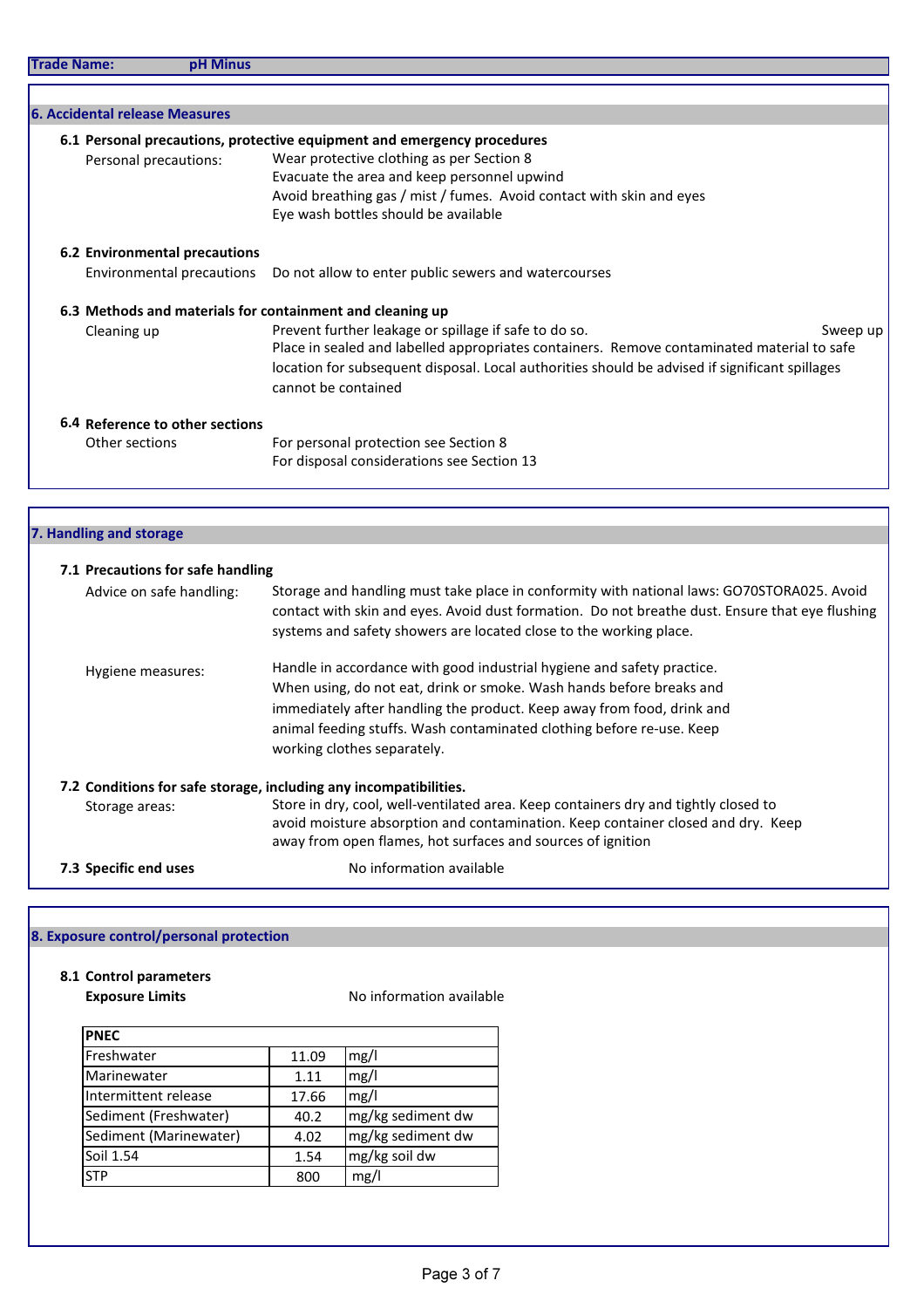# 8. Exposure control/personal protection

### 8.2 Exposure controls

## Personal protective equipment

The type of protective equipment must be selected according to the concentration and amount of the dangerous substance at the specific workplace.

| Respiratory protection                 | Respirator with a full face mask (EN136). Recommended Filter type: ABEK/P2 (EN141). Wear self-<br>contained breathing apparatus when entering area unless atmosphere is proved to be safe<br>(EN138/269 - EN137 - EN139).                                                                                                                                                                                                                |
|----------------------------------------|------------------------------------------------------------------------------------------------------------------------------------------------------------------------------------------------------------------------------------------------------------------------------------------------------------------------------------------------------------------------------------------------------------------------------------------|
| Hand protection                        | Rubber gloves (EN 374): PVC. The selection of specific gloves for a specific<br>application and time of use in a working area, should also take into account<br>other factors on the working space, such as (but not limited to): other<br>chemicals that are possibly used, physical requirements (protection against<br>cutting/drilling, skill, thermal protection), and the instructions/specification of<br>the supplier of gloves. |
| Eye protection                         | Tightly fitting safety goggles (EN166)                                                                                                                                                                                                                                                                                                                                                                                                   |
| Skin and body protection               | Chemical-resistant overalls.                                                                                                                                                                                                                                                                                                                                                                                                             |
| Thermal hazard protection:             | Not required under normal use. Use dedicated equipment.                                                                                                                                                                                                                                                                                                                                                                                  |
| <b>Engineering measures</b>            | Ensure adequate ventilation. Use only in area provided with appropriate<br>exhaust ventilation. Ensure that eyewash stations and safety showers are<br>close to the workstation location. Eye wash bottle with pure water.<br>Organisational measures to prevent /limit releases, dispersion and<br>exposure. See also section 7.                                                                                                        |
| <b>Environmental exposure controls</b> |                                                                                                                                                                                                                                                                                                                                                                                                                                          |
| General advice:                        | Do not flush into surface water or sanitary sewer systems. Avoid subsoil penetration.                                                                                                                                                                                                                                                                                                                                                    |

# 9. Physical and chemical properties

| Form:                                 | Crystals, granular   |
|---------------------------------------|----------------------|
| Colour:                               | White, light yellow  |
| Odour:                                | none                 |
| pH @ $20^{\circ}$ C:                  | 1.3                  |
| Melting point:                        | $315^{\circ}$ C      |
| Boiling point:                        | Not known            |
| Flash point:                          | Not applicable       |
| Evaporation rate:                     | Not applicable       |
| Flammability (solid, gas)             | Not applicable       |
| <b>Explosion limits</b>               | Not applicable       |
| Vapour pressure                       | Not applicable       |
| Vapour density                        | Not applicable       |
| Relative density                      | 1,4 - 1,5 kg/l       |
| Water solubility:                     | ca 1080 g/l 2 @ 25°C |
| Solubility in other solvents          | Not applicable       |
| Partition coeffcient:n-octanol/water: | -2,2 (KOWWIN         |
| Autoignition temperature              | Not applicable       |
| Thermal decomposition:                | $460^{\circ}$ C      |
| Explosive properties:                 | Not applicable       |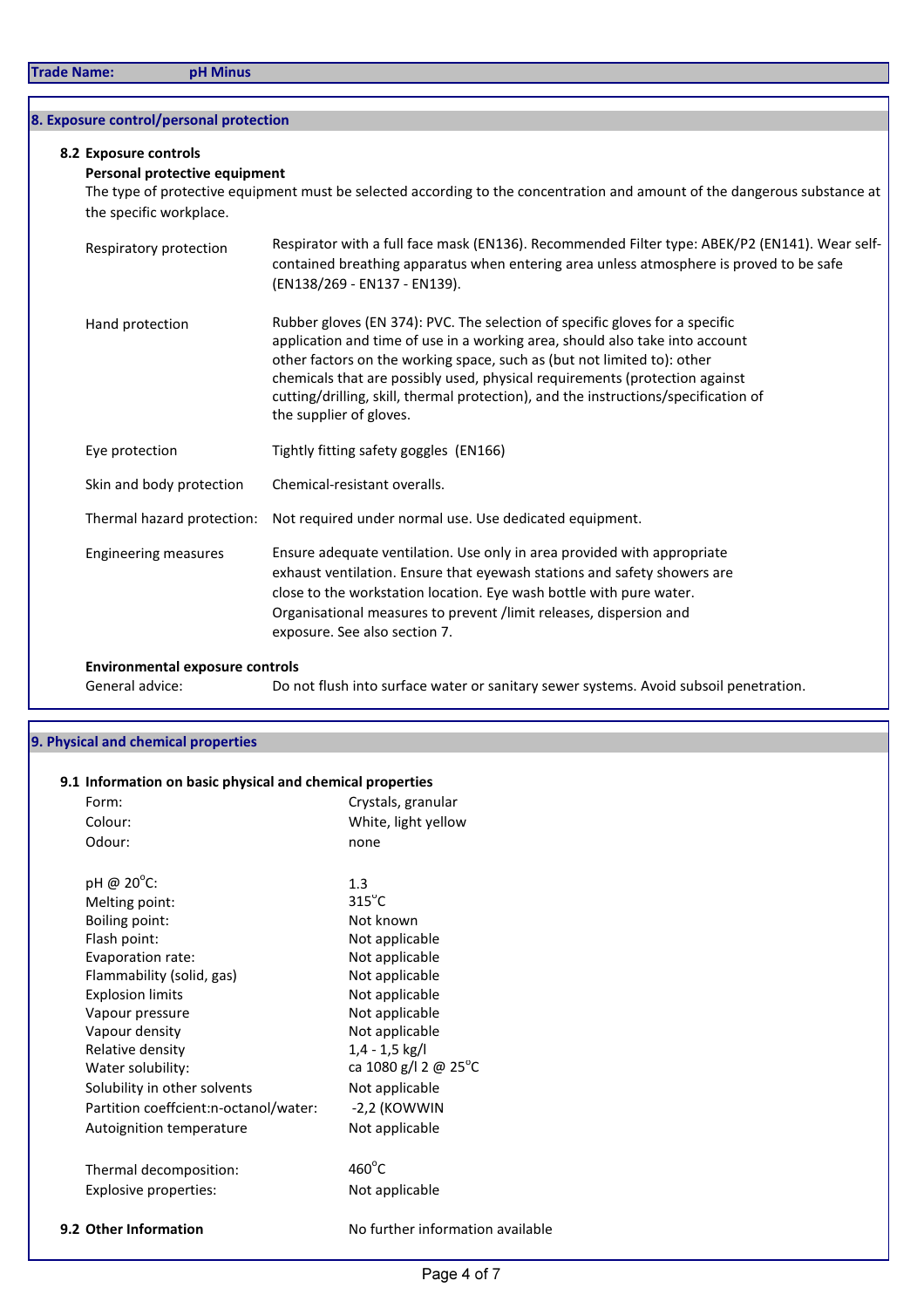| 10. Stability and reactivity                  |                                                                                                                                                           |  |  |
|-----------------------------------------------|-----------------------------------------------------------------------------------------------------------------------------------------------------------|--|--|
| 10.1 Reactivity<br>Reactivity                 | See also section 10.5                                                                                                                                     |  |  |
| 10.2 Chemical stability<br>Chemical stability | Hydroscopic                                                                                                                                               |  |  |
| 10.3 Possibility of hazardous reactions       |                                                                                                                                                           |  |  |
| Hazardous reactions:                          | Acidic aqueous solution. Gives off hydrogen by reaction with metals.                                                                                      |  |  |
| 10.4 Conditions to avoid                      |                                                                                                                                                           |  |  |
| Conditions to avoid                           | Avoid dust formation, moisture and heat. See also Section 7                                                                                               |  |  |
| 10.5 Incompatible materials                   |                                                                                                                                                           |  |  |
| Materials to avoid                            | Hydrolyses in presence of: Water, acidic aqueous solution. Gives off hydrogen by reaction with<br>metals. See also section 7                              |  |  |
| 10.6 Hazardous decomposition products         |                                                                                                                                                           |  |  |
| Haz. decomp. products:                        | Possible decomposition products are: Acidic aqueous solution. Gives off hydrogen by reaction<br>with metals. Vapours may form explosive mixture with air. |  |  |

# 11. Toxicilogical Information

# 11.1 Information on toxicilogical effects

Acute toxicity: Not classified (Not classified due to data which are conclusive although insufficient for classification.)

| Sodium hydrogensulphate (7681-38-1) |                     |                            |                 |
|-------------------------------------|---------------------|----------------------------|-----------------|
| ILD <sub>50</sub>                   | loral - rat         | $2140 \text{ mg/kg}$       | sulfuric acid   |
| ILC50                               | inhalation/4h - rat | $> 2400$ mg/m <sup>3</sup> | sodium sulphate |

| Skin corrosion/irritation                          | Not classified (Not classified due to data which are conclusive although<br>insufficient for classification.) pH: 1,3 |
|----------------------------------------------------|-----------------------------------------------------------------------------------------------------------------------|
| Serious eye damage/irritation                      | Causes serious eye damage. pH: 1,3                                                                                    |
| Respiratory or skin sensitisation                  | Not classified (Not classified due to data which are conclusive although<br>insufficient for classification.)         |
| Germ cell mutagenicity                             | Not classified (Not classified due to data which are conclusive although<br>insufficient for classification.)         |
| Carcinogenicity                                    | Not classified (Not classified due to data which are conclusive although<br>insufficient for classification.)         |
| Reproductive toxicity                              | Not classified (Not classified due to data which are conclusive although<br>insufficient for classification.)         |
| Specific target organ toxicity (single exposure)   | Not classified (Not classified due to data which are conclusive although<br>insufficient for classification.)         |
| Specific target organ toxicity (repeated exposure) | Not classified (Not classified due to data which are conclusive although<br>insufficient for classification.)         |
| Aspiration hazard                                  | Not classified (Not classified due to data which are conclusive although<br>insufficient for classification.)         |

## Further information

Watery solution: same properties as H2SO4. Fine granules, crystals or powder. Fine substance that can cause the irritation of the airways, with coughing and the contraction of the airways. In contact with water the product forms sulphuric acid that can cause burns.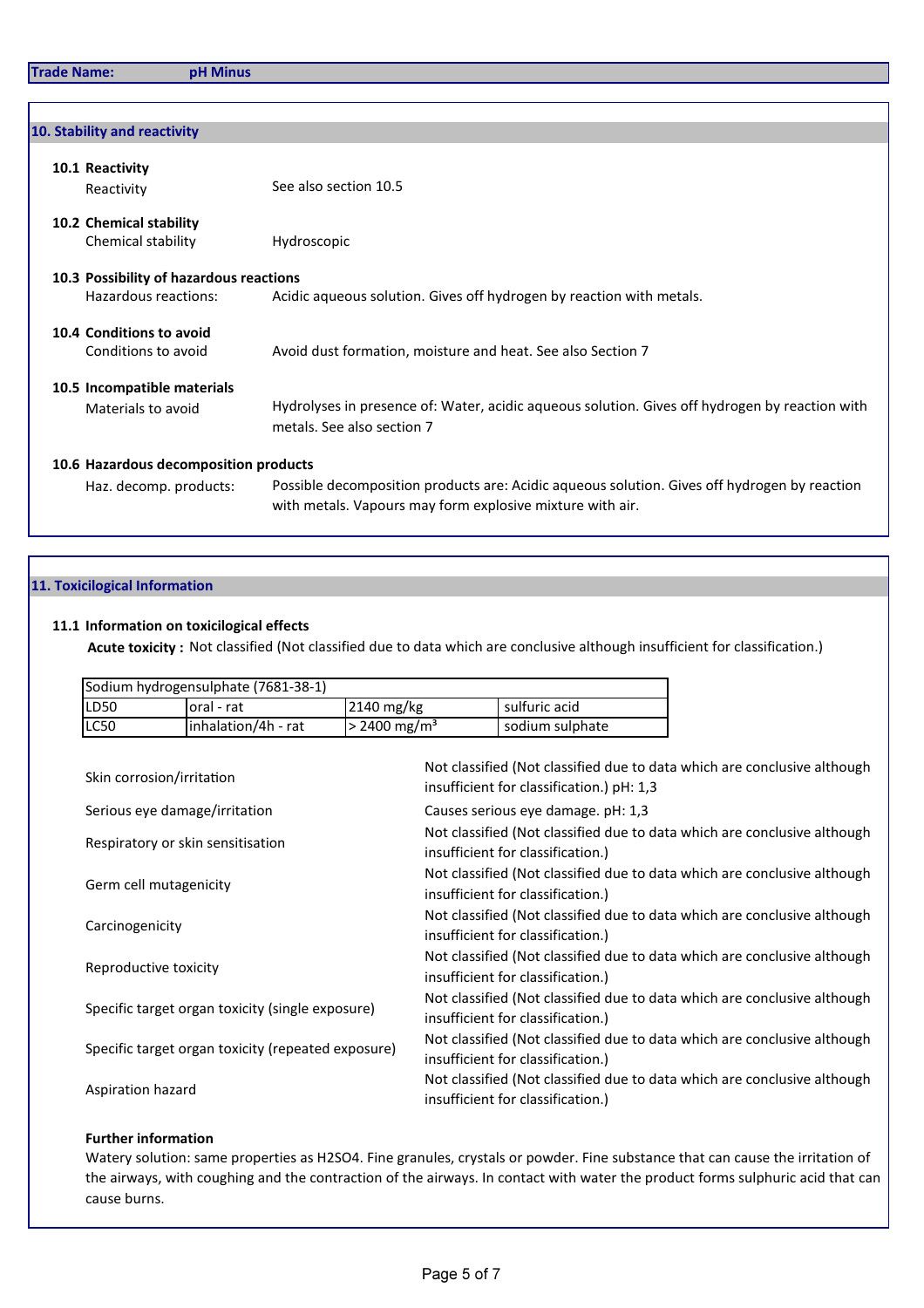### 12. Ecological Information

# 12.1 Toxicity Etoxicity effects Toxic to aquatc organisms Sodium hydrogensulphate (7681-38-1) LC50 96h fish 7960 mg l EC50 48h daphnia 1766 mg/l IC50 72h algae 1900 mg/l 12.2 Persistence and degradability Persistence and degradability Hydrolysis in water 12.3 Bioaccumlative potential Bioaccumlative potential Low bioaccumulation potential Partition coefficient: n-octanol/water -2,2 (KOWWIN) 12.4 Mobility in soil Mobility in soil **Highly mobile in soil** 12.5 Results of PBT and PvB assessment PBT & PVT Results of PBT and vPvB assessment: Not required (inorganic) 12.6 Other adverse effects Other adverse effects No information available

# 13.1 Waste treatment methods Product: Contaminated packaging: European Waste Catalogue No: Classified as hazardous waste according to European Union regulation. (06 03 03) Waste codes should be assigned by the user based on the application for which the product was used. Disposal together with normal waste is not allowed. Handle with care. Special disposal required according to local regulations. Do not let product enter drains. Contact waste disposal services. 13. Disposal Considerations Dispose of in accordance with local regulations

#### 14. Transport Information

14.1 Transport class: This product does not require a classification for transport.

#### 15. Regulatory information

15.1 Safety, health and environmental regulations/legislation specific for this substance or mixture.

#### 15.1.1 EU- Regulations

This Safety Data Sheet is provided in compliance with REACH Regulation (EC) No 1907/2006

### 15.1 Safety, health and environmental regulations/legislation specific for this substance or mixture.

#### 15.1.1 EU- Regulations

 TSCA (US): OK AICS (Australia): OK DSL (Canada): OK ENCS (Japan): OK ECL (Korea): OK PICCS (Philipines): OK Authorisations/Restrictions on use : Not applicable.

This product contains an ingredient according to the candidate list of Annex XIV of the REACH Regulation1907/2006/EC. : None.